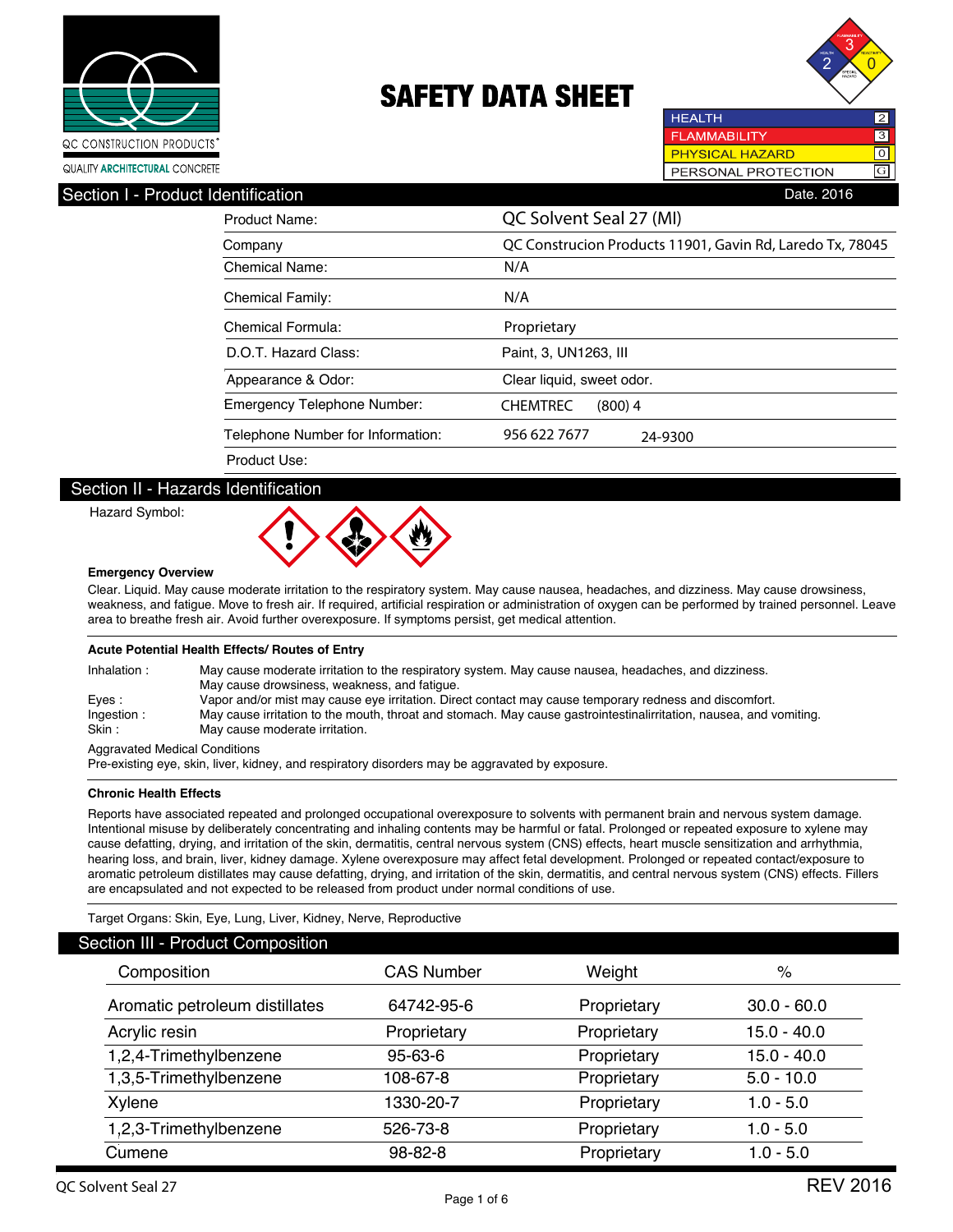### Section IV - First Aid Measures

Get immediate medical attention for any significant overexposure.

- Inhalation : Move to fresh air. If required, artificial respiration or administration of oxygen can be performed by trained personnel.Leave area to breathe fresh air. Avoid further overexposure. If symptoms persist, get medical attention.
- Eye contact : Flush with water for at least 15 minutes while holding eye lids apart. Get medical attention immediately.
- Skin contact : Wash area of contact thoroughly with hand cleaner followed by soap and water. If irritation, rash or other disorders develop, get medical attention immediately.

Ingestion : Do not induce vomiting unless advised by a physician. Call nearest Poison Control Center or Physician immediately.

### Section V - Fire Fighting Measure

| Flash point :                          | 108 °F, 42 °C                                                                                                                                                                                                                                                                                       |
|----------------------------------------|-----------------------------------------------------------------------------------------------------------------------------------------------------------------------------------------------------------------------------------------------------------------------------------------------------|
| Method:                                | Pensky-Martens Closed Cup                                                                                                                                                                                                                                                                           |
| Lower explosion limit :                | 1 %(V) Solvent                                                                                                                                                                                                                                                                                      |
| Upper explosion limit :                | 7 %(V) Solvent                                                                                                                                                                                                                                                                                      |
| Autoignition temperature :             | Not available.                                                                                                                                                                                                                                                                                      |
| Extinguishing media:                   | If water fog is ineffective, use carbon dioxide, dry chemical or foam.                                                                                                                                                                                                                              |
| Hazardous combustion products:         | Smoke, fumes. Carbon monoxide and carbon dioxide can form. Nitrogen oxides can form.                                                                                                                                                                                                                |
| Protective equipment for firefighters: | Use accepted fire fighting techniques. Wear full firefighting protective clothing, including<br>self-contained breathing apparatus (SCBA). Water may be used to cool containers to<br>minimize pressure build-up.                                                                                   |
| Fire and explosion conditions :        | Vapor concentrations in enclosed areas may ignite explosively. Product may ignite if<br>heated in excess of its flash point. Vapors may travel to sources of ignition and flashback.<br>Closed container, may burst when exposed to extreme heat. Empty containers may<br>contain ignitable vapors. |

### Section VI - Accidental Release Measures

Use appropriate protective equipment. Avoid contact with material. Remove sources of ignition immediately. Stop flow of material if safe to do so. Contain spill and keep out of water courses. Ventilate area.

### Section VII - Handling and Storage

Personal Protective Equipment

Prevent inhalation of vapor, ingestion, and contact with skin eyes and clothing. Keep container closed whennot in use. Precautions also apply to emptied containers. To prevent generation of static discharges, use bonding/grounding connection when pouring liquid. Extinguish all ignition sources including pilot lights, nonexplosion proof motors and electrical equipment until vapors dissipate. Personal protective equipment must be worn during maintenance or repair of contaminated mixer, reactor, or other equipment. Keep container closed when not in use. Vapor may migrate to sources of ignition. Do not smoke, weld, generate sparks, or use flamenear container. Store in sealed containers in a cool, dry, ventilated warehouse location.

### Section VIII - Exposure Controls / Personal Protection



| Respiratory protection: | Wear appropriate, properly fitted NIOSH/MSHA approved organic vapor or supplied air<br>respirator when airborne contaminant level(s) are expected to exceed exposure limits<br>indicated on the MSDS. Follow manufacturer's directions for respirator use. |
|-------------------------|------------------------------------------------------------------------------------------------------------------------------------------------------------------------------------------------------------------------------------------------------------|
| Hand protection :       | Use suitable impervious nitrile or neoprene gloves and protective apparel to reduce<br>exposure.                                                                                                                                                           |
| Eye protection :        | Wear appropriate eye protection. Wear chemical safety goggles and/or face shield to<br>prevent eye contact. Do not wear contact lenses. Do not touch eyes with contaminated<br>body parts or materials. Have eye washing facilities readily available.     |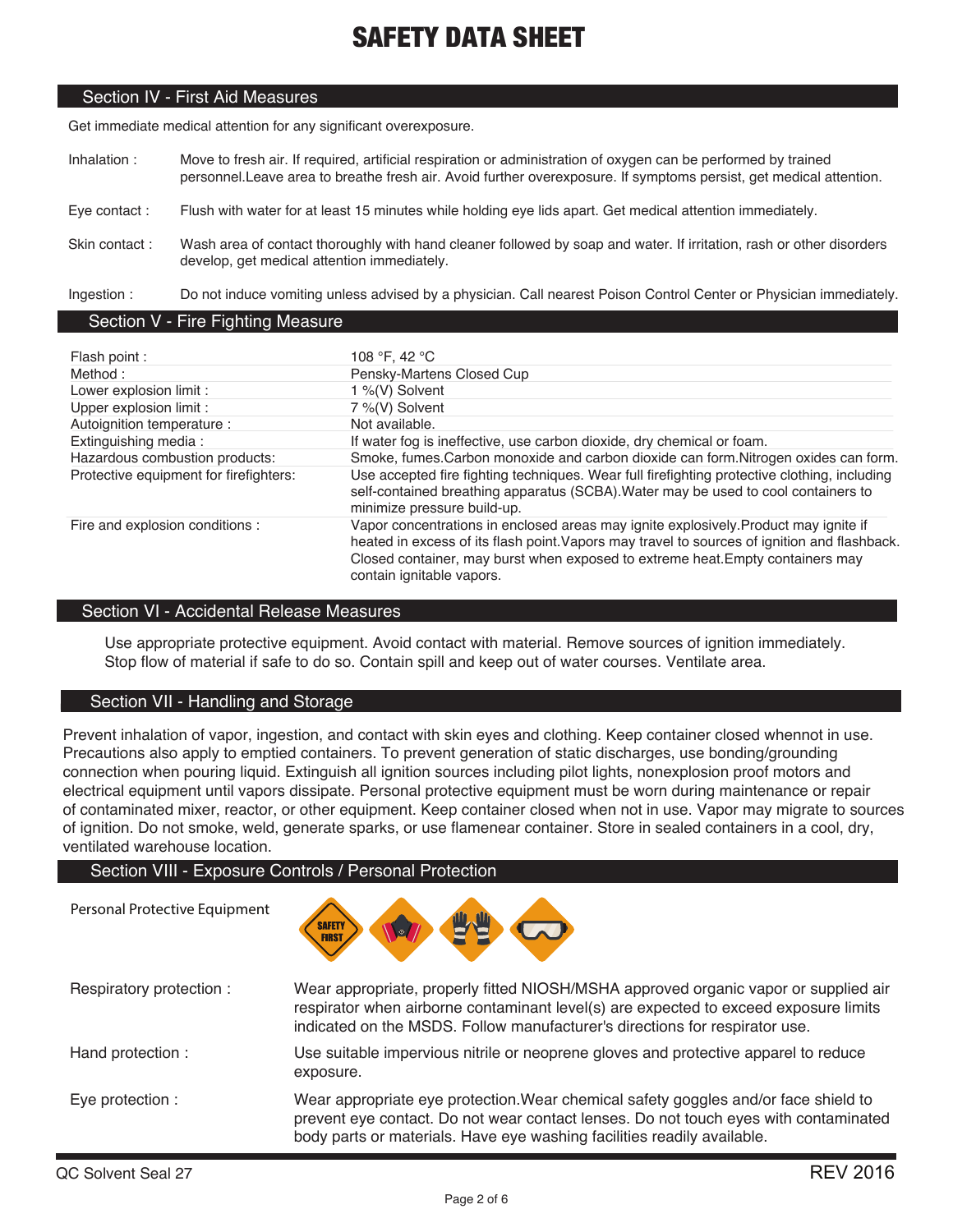|                                                     |                                                                                            | Use professional judgment in the selection, care, and use. Inspect and replace equipment                                                                                                 |
|-----------------------------------------------------|--------------------------------------------------------------------------------------------|------------------------------------------------------------------------------------------------------------------------------------------------------------------------------------------|
| exhaust when the general ventilation is inadequate. | Use only in well ventilated areas. Provide maximum ventilation in enclosed areas.Use local |                                                                                                                                                                                          |
| Regulatión:                                         | Limit:                                                                                     | Form:                                                                                                                                                                                    |
| <b>ACGIH TWA:</b>                                   | 25 ppm                                                                                     |                                                                                                                                                                                          |
| <b>ACGIH TWA:</b>                                   | 25 ppm                                                                                     |                                                                                                                                                                                          |
| <b>ACGIH TWA:</b>                                   | $100$ ppm                                                                                  |                                                                                                                                                                                          |
| <b>ACGIH STEL:</b>                                  | 150 ppm                                                                                    |                                                                                                                                                                                          |
| <b>OSHA PEL:</b>                                    | 435 mg/m3                                                                                  |                                                                                                                                                                                          |
| <b>ACGIH TWA:</b>                                   | 25 ppm                                                                                     |                                                                                                                                                                                          |
| <b>ACGIH TWA:</b>                                   | 50 ppm                                                                                     |                                                                                                                                                                                          |
| <b>OSHA PEL:</b>                                    | 245 mg/m3                                                                                  |                                                                                                                                                                                          |
|                                                     |                                                                                            |                                                                                                                                                                                          |
|                                                     |                                                                                            |                                                                                                                                                                                          |
| Oxidizing agents. Strong acids. Strong bases.       |                                                                                            |                                                                                                                                                                                          |
|                                                     |                                                                                            |                                                                                                                                                                                          |
|                                                     |                                                                                            |                                                                                                                                                                                          |
|                                                     |                                                                                            |                                                                                                                                                                                          |
|                                                     |                                                                                            |                                                                                                                                                                                          |
|                                                     |                                                                                            | Stable under normal conditions. Avoid welding arcs, flames or other high<br>Acute oral toxicity (LD-50 oral) 4,300 mg/kg (Rat) 1,590 mg/kg (Mouse) 6,670 mg/kg (Rat) 3,523 - 8,600 mg/kg |

**(Rat ) 5,627 mg/kg ( Mouse )**

**Acute inhalation toxicity (LC-50) 6,350 mg/l for 4 h ( Rat ) 3,907 mg/l for 6 h ( Mouse ) 8,000 mg/l for 4 h ( Rat )**

**Cumene, CAS-No.: 98-82-8 Acute oral toxicity (LD-50 oral) 2,910 mg/kg ( Rat ) 1,400 mg/kg ( Rat ) Acute inhalation toxicity (LC-50) 2,000 mg/l for 7 h ( Mouse ) 8,000 mg/l for 4 h ( Rat ) 24.7 mg/l for 2 h ( Mouse )**

### Section XII - Ecological Information

**No Data Available**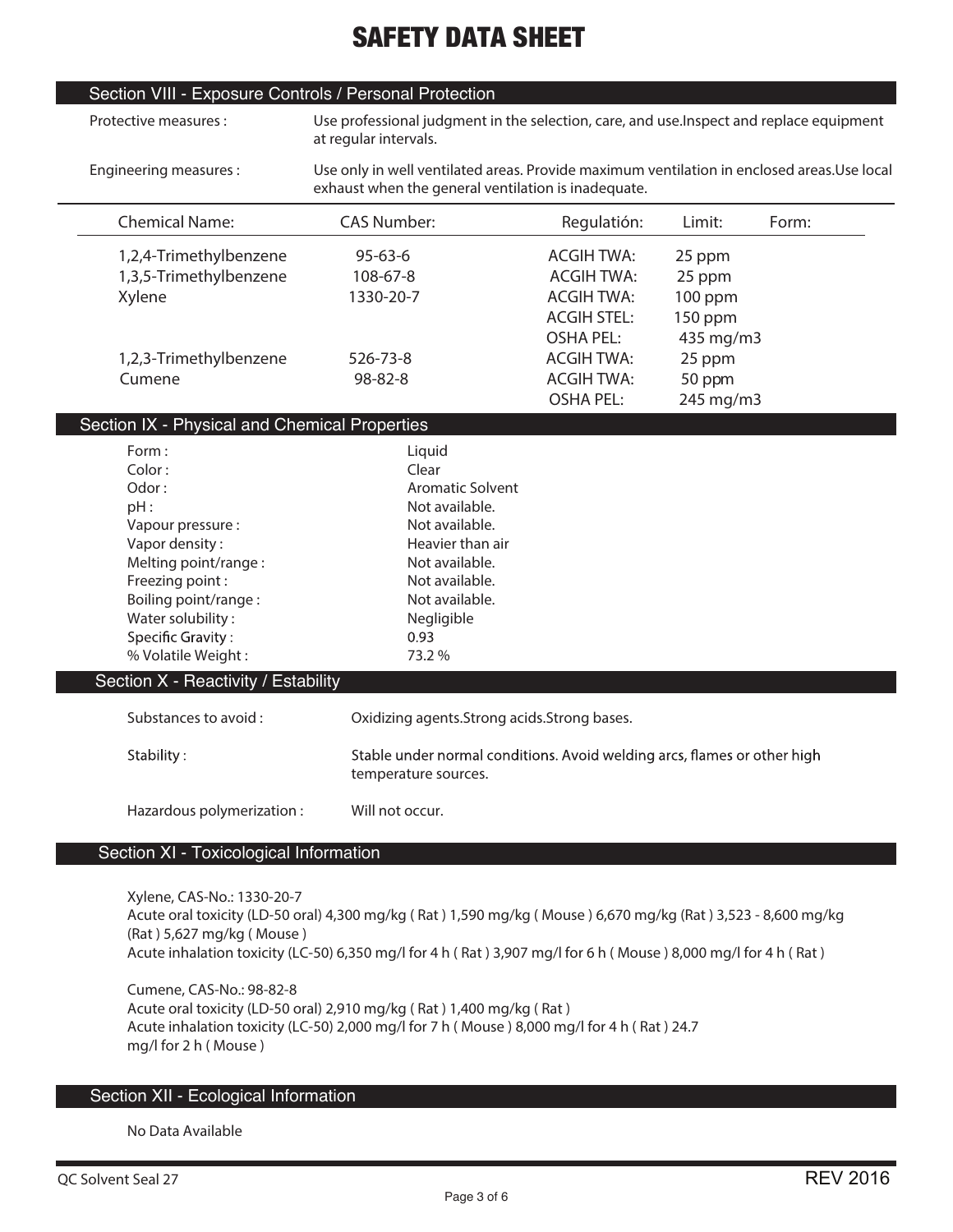### Section XIII - Disposal Considerations

**RCRA Class : D001: Reportable Quantity = 100 lbs. (Characteristic of ignitability)** This classification applies only to the material as it was originally produced. **Disposal Method : Subject to hazardous waste treatment, storage, and disposal requirements under RCRA. Recycle or incinerate waste at EPA approved facility or dispose of in compliance with federal, state and local regulations.**

### Section XIV - Transportation / Shipping Data

CFR / DOT: Not Regulated<br>TDG: Not Regulated Not Regulated IMDG: UN1866, RESIN SOLUTION, 3, PG III<br>Further Information: The above shipping description may no The above shipping description may not be accurate for all container sizes and all modes of transportation. Please refer to Bill of Lading.

### Section XV - Regulatory Information

### **North American Inventories:**

All components are listed or exempt from the TSCA inventory. This product or its components are listed on, or exempt from the Canadian Domestic Substances List.

### **U.S. Federal Regulations:**

SARA 313 Components : 1,2,4-Trimethylbenzene CAS: 95-63-6 Xylene CAS: 1330-20-7 Cumene CAS: 98-82-8

SARA 311/312 Hazards : Acute Health Hazard Fire Hazard

OSHA Hazardous Components : 1,2,4-Trimethylbenzene CAS: 95-63-6 1,3,5-Trimethylbenzene CAS: 108-67-8 Xylene CAS: 1330-20-7 1,2,3-Trimethylbenzene CAS: 526-73-8 Cumene CAS: 98-82-8

OSHA Status: Considered hazardous based on the following criteria: : Irritant

OSHA Flammability : II Regulatory VOC (less water and exempt solvent) : 681 g/l VOC Method 310 : 73 %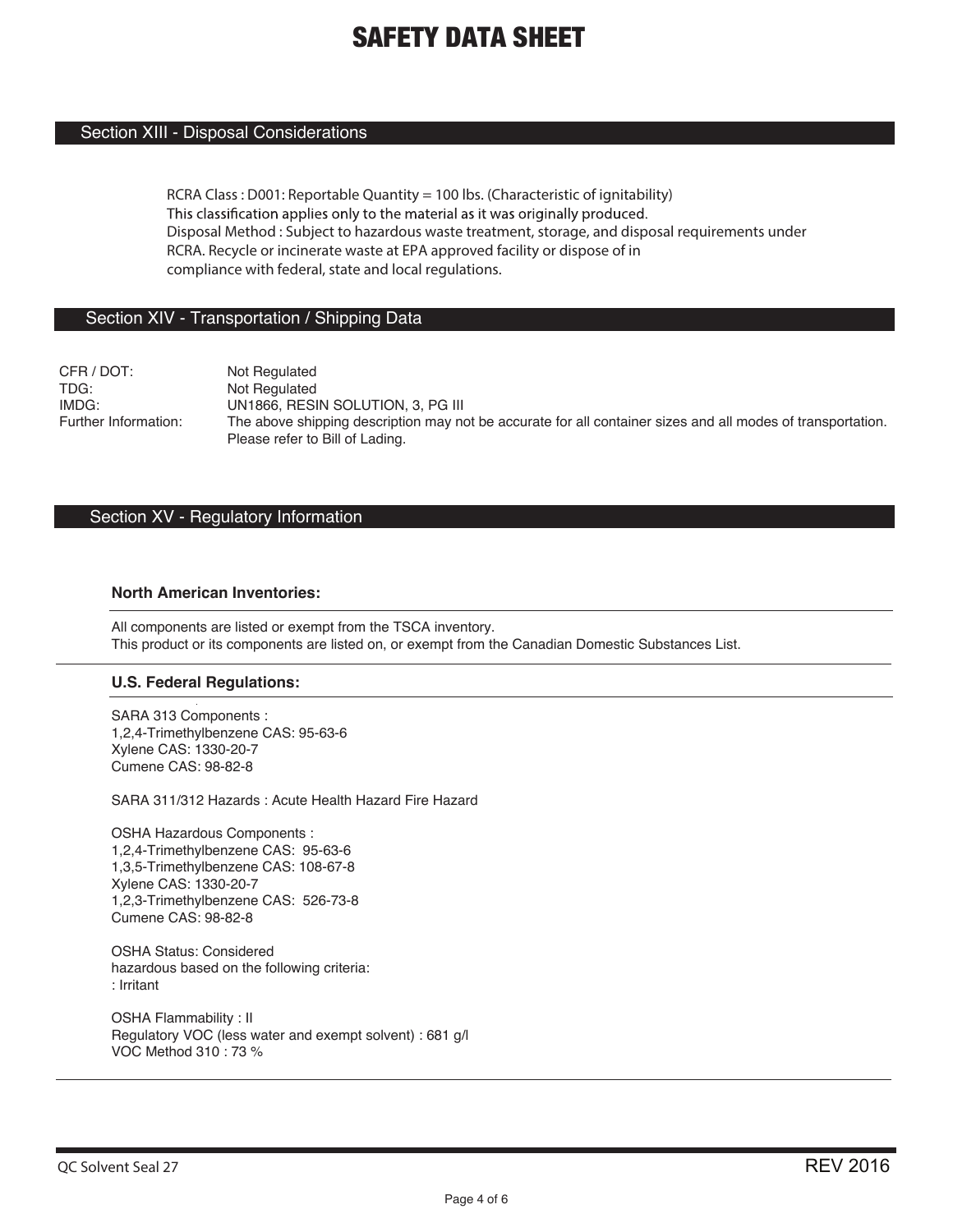### Section XV - Regulatory Information

### **U.S. State Regulations:**

### MASS RTK Components :

| 1                     |                                |                    |  |
|-----------------------|--------------------------------|--------------------|--|
|                       | 1,2,4-Trimethylbenzene         | CAS: 95-63-6       |  |
|                       | 1,3,5-Trimethylbenzene         | CAS: 108-67-8      |  |
|                       | Xylene                         | CAS: 1330-20-7     |  |
|                       | 1,2,3-Trimethylbenzene         | CAS: 526-73-8      |  |
|                       | Cumene                         | CAS: 98-82-8       |  |
| Penn RTK Components : |                                |                    |  |
|                       | Aromatic petroleum distillates | CAS: 64742-95-6    |  |
|                       | Acrylic resin                  | <b>PROPRIETARY</b> |  |
|                       | 1,2,4-Trimethylbenzene         | CAS: 95-63-6       |  |
|                       | 1,3,5-Trimethylbenzene         | CAS: 108-67-8      |  |
|                       | Xylene                         | CAS: 1330-20-7     |  |
|                       | 1,2,3-Trimethylbenzene         | CAS: 526-73-8      |  |
|                       | Cumene                         | CAS: 98-82-8       |  |
| NJ RTK Components :   |                                |                    |  |
|                       | Aromatic petroleum distillates | CAS 64742-95-6     |  |
|                       | Acrylic resin                  | <b>PROPRIETARY</b> |  |
|                       | 1,2,4-Trimethylbenzene         | CAS: 95-63-6       |  |
|                       | 1,3,5-Trimethylbenzene         | CAS: 108-67-8      |  |
|                       | Xylene                         | CAS: 1330-20-7     |  |
|                       |                                |                    |  |

### Components under California Proposition 65:

WARNING! Contains chemicals known to the State of California to cause cancer, birth defects and/or other reproductive harm

|                                                                                                                           | Section XVI - Other Information                                                                                                                                                                                                                                                                                                                                                                                                                                                                                                                                                                                                                                                                                                                                   |                                 |                                                                                                                                                                                                                                                                                                                                                                                                                                   |
|---------------------------------------------------------------------------------------------------------------------------|-------------------------------------------------------------------------------------------------------------------------------------------------------------------------------------------------------------------------------------------------------------------------------------------------------------------------------------------------------------------------------------------------------------------------------------------------------------------------------------------------------------------------------------------------------------------------------------------------------------------------------------------------------------------------------------------------------------------------------------------------------------------|---------------------------------|-----------------------------------------------------------------------------------------------------------------------------------------------------------------------------------------------------------------------------------------------------------------------------------------------------------------------------------------------------------------------------------------------------------------------------------|
| HMIS Rating:                                                                                                              | <b>HEALT</b><br><b>FLAMMABILITY</b><br><b>REACTIVITY</b><br>PPE                                                                                                                                                                                                                                                                                                                                                                                                                                                                                                                                                                                                                                                                                                   | 2<br>$\overline{2}$<br>$\Omega$ | $0 =$ Minimum<br>$1 =$ Slight<br>$2 =$ Moderate<br>$3 =$ Serious<br>$4 =$ Severe                                                                                                                                                                                                                                                                                                                                                  |
| Further information:<br>Prepared by: Rich Mikol<br>Legend<br>Liability Act<br>NTP - National Toxicology Program<br>System | the safe use of the product under every foreseeable condition.<br>CERCLA - Comprehensive Environmental Response, Compensation, and<br>RCRA - Resource Conservation and Recovery Act<br>DOT - Department of Transportation RTK - Right To Know<br>DSL - Domestic Substance List SARA - Superfund Amendments and Reauthorization Act<br>EPA - Environmental Protection Agency STEL - Short Term Exposure Limit<br>HMIS - Hazardous Materials Information System TLV - Threshold Limit Value<br>IARC - International Agency for Research on Cancer TSCA - Toxic Substances Control Act<br>MSHA - Mine Safety Health Administration TWA - Time Weighted Average<br>NDSL - Non-Domestic Substance List V - Volume<br>WHMIS - Workplace Hazardous Materials Information |                                 | For Industrial Use Only. Keep out of Reach of Children. The hazard information herein is offered solely for the<br>consideration of the user, subject to their own investigation of compliance with applicable regulations, including<br>ACGIH - American Conference of Governmental Hygienists PEL - Permissible Exposure Limit<br>NIOSH - National Institute for Occupational Safety and Health VOC - Volatile Organic Compound |